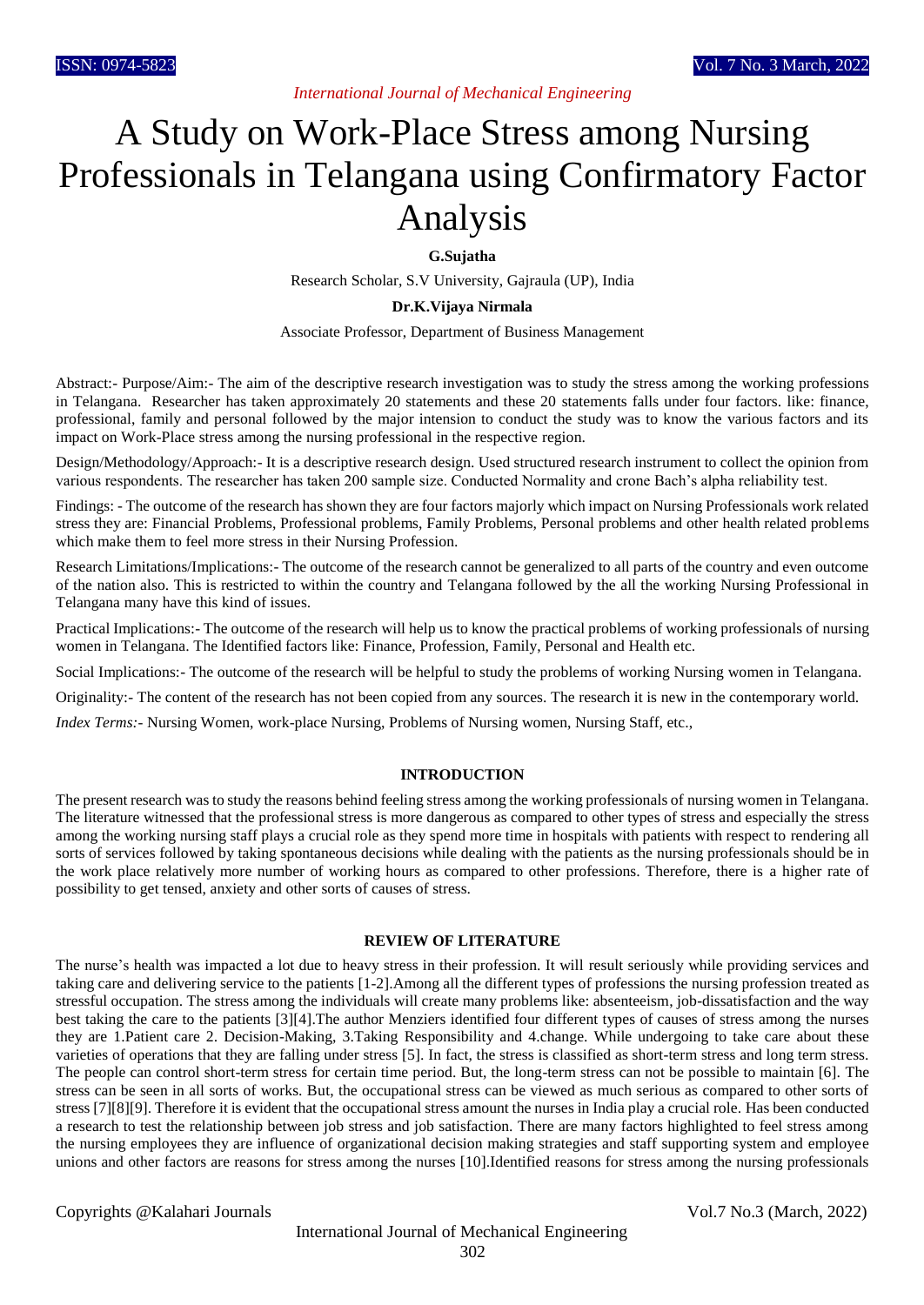like: lack of support, use of escape-avoidance as a coping mechanism and the age factor, conflict with the superiors and lack of emphatic concern are the major reasons for impacting causing more stress among the nursing professions [11].

#### **Objectives of the study:-**

- 1. To study the existing literature related to causes of stress among nursing professionals in Telangana.
- 2. To study the various factors of stress among working nursing professionals in Telangana.
- 3. To suggest the best factors of stress among the working professionals in Telangana.

#### **Need & Importance:-**

As in the contemporary situation there is a huge need to study the present research, because the working nursing professionals are the backbone for hospital industry who are actively participating in rendering services to the patients in the contemporary times. If they do not overcome the stress among them it is not possible to render better services to the patients. As more number of COVID cases are increasing in the country there is a huge need of services from their end.

#### **Scope of the Study:-**

The scope of the research study with respect to location restricted to Telangana followed by the scope with respect to objectives restricted to working nursing professionals in Telangana. Therefore the outcome of the research cannot be generalized to all parts of the country.

#### **Statement of the Problem:-**

The Title entitled to "A Study on Work-Place Stress among Nursing Professionals in Telangana using Confirmatory Factor Analysis". The main objective of the researcher to identify various factors of stress causes among working nursing women in Telangana.

#### **Research Methodology:-**

It is a descriptive research design followed by inferential statistics. The researcher used all statistics which will fall under descriptive and inferential statistics.

#### **Data sources:-**

The researcher used both primary and secondary data sources. The primary data sources from survey methods. From the survey methods the researcher has taken the advantage of Questionnaire to collect the opinion from various respondents.

#### **Sample Size:-**

The researcher has taken 200 samples from various respondents of working nursing professionals in Telangana. The researcher tested the data in various dimensions like: Normality and Reliability test.

#### **Sampling Technique:-**

The Researcher used confirmatory factor analysis to identify the various factors involved in the research. After applying factor analysis there are various like: financial problems, professional problems, family problems personal and other health problems.

|      | Valid | Missing | Mean  | Std. Dev | Min   | Max   |
|------|-------|---------|-------|----------|-------|-------|
| F3.1 | 200   | O       | 3.360 | 1.207    | 1.000 | 5.000 |
| F2.1 | 200   | 0       | 3.340 | 1.196    | 1.000 | 5.000 |
| F4.1 | 200   | 0       | 3.310 | 1.229    | 1.000 | 5.000 |
| F1.1 | 200   | 0       | 2.645 | 1.215    | 1.000 | 5.000 |
| F3.2 | 200   | 0       | 2.955 | 1.217    | 1.000 | 5.000 |
| F4.2 | 200   | 0       | 3.455 | 1.155    | 1.000 | 5.000 |
| F4.3 | 200   | 0       | 3.710 | 1.015    | 1.000 | 5.000 |
| F2.2 | 200   | 0       | 3.455 | 1.219    | 1.000 | 5.000 |
| F4.4 | 200   | 0       | 3.600 | 0.982    | 1.000 | 5.000 |
| F1.2 | 200   | 0       | 2.700 | 1.268    | 1.000 | 5.000 |
| F2.3 | 200   | 0       | 3.575 | 1.154    | 1.000 | 5.000 |
| F4.5 | 200   | 0       | 3.430 | 1.234    | 1.000 | 5.000 |
| F2.4 | 200   | 0       | 3.640 | 1.186    | 1.000 | 5.000 |
| F1.3 | 200   | 0       | 2.600 | 1.203    | 1.000 | 5.000 |
| F5.1 | 200   | 0       | 3.560 | 0.996    | 1.000 | 5.000 |
| F3.3 | 200   | 0       | 3.425 | 1.213    | 1.000 | 5.000 |
| F2.5 | 200   | 0       | 3.710 | 1.141    | 1.000 | 5.000 |
| F5.2 | 200   | 0       | 3.300 | 1.319    | 1.000 | 5.000 |
| F1.4 | 200   | 0       | 2.610 | 1.160    | 1.000 | 5.000 |
| F3.4 | 200   | 0       | 3.560 | 1.137    | 1.000 | 5.000 |
| F3.5 | 200   | 0       | 3.555 | 1.110    | 1.000 | 5.000 |
| F3.6 | 200   | 0       | 3.245 | 1.209    | 1.000 | 5.000 |

## **DATA ANALYSIS AND INTERPRETATION Table1: Descriptive Statistics**

### From the above table it is evident that all the variables which are considered for analysis have shown all the mean values at "agreed" level. Therefore it is evident the respondents have answered in an similar manner. The Factor1 Mean values are (3.360, 3.340, 3.310

Copyrights @Kalahari Journals Vol.7 No.3 (March, 2022)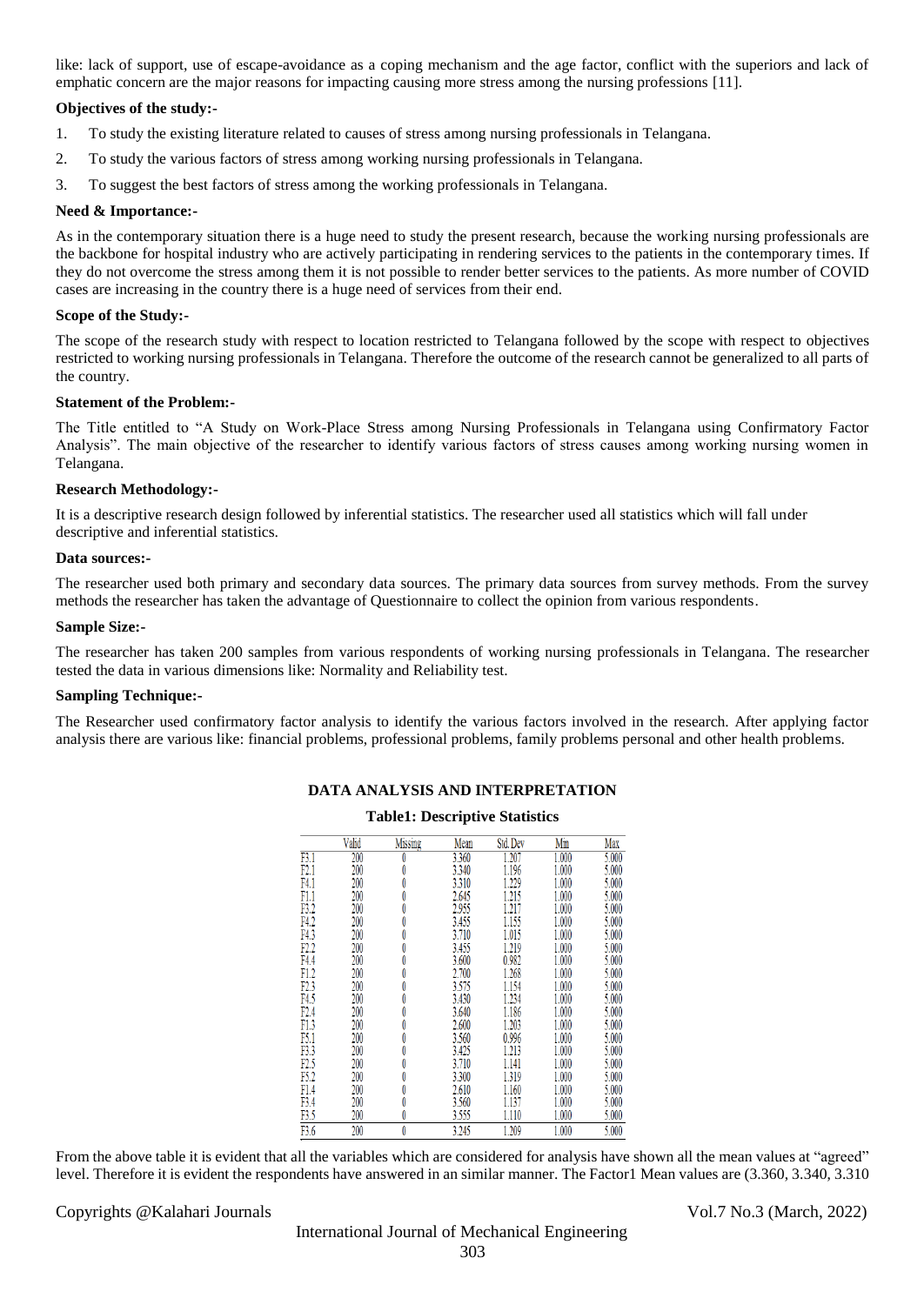and 2.645) followed by Factor2 (2.955, 3.455, 3.710, 3.455) and Factor3 (3.600, 2.700, 3.575 and 3.430) and Factor4 (2.610, 3.560, 3.555 and 3.245) all the factors are nearer opinion at "agreed" regarding various types of Questions in the analysis.

| <b>Table2: Financial Problems-Correlation Analysis</b> |             |        |         |        |             |  |  |
|--------------------------------------------------------|-------------|--------|---------|--------|-------------|--|--|
| <b>Variable</b>                                        |             | F1.1   | F1.2    | F1.3   | <b>F1.4</b> |  |  |
| 1. F <sub>1.1</sub>                                    | Pearson's r |        |         |        |             |  |  |
|                                                        | p-value     |        |         |        |             |  |  |
| 2. F <sub>1.2</sub>                                    | Pearson's r | 0.847  |         |        |             |  |  |
|                                                        | p-value     | < .001 |         |        |             |  |  |
| 3. F1.3                                                | Pearson's r | 0.961  | 0.899   |        |             |  |  |
|                                                        | p-value     | < .001 | < .001  |        |             |  |  |
| 4. F <sub>1.4</sub>                                    | Pearson's r | 0.768  | 0.727   | 0.741  |             |  |  |
|                                                        | p-value     | < .001 | < 0.001 | < .001 |             |  |  |

It is evident from the analysis that all the variables in the analysis shown the significant relationship with remaining all variables and with the factor correlation. The F1.1 with F1.2 (0.847) followed by F1.3 with F1.1 (0.961) and F1.4 with F1.1 (0.768) and F1.3 with F1.2 (0.899) and F1.4 with F1.3 (03.741) have shown the significant  $(P<.001)$  relationship with the remaining all other variables.

|                     | <b>Table3: Professional Problems Pearson's Correlations</b> |                 |                  |                  |                 |      |  |  |
|---------------------|-------------------------------------------------------------|-----------------|------------------|------------------|-----------------|------|--|--|
| <b>Variable</b>     |                                                             | F2.1            | F2.2             | F2.3             | F2.4            | F2.5 |  |  |
| 1. F <sub>2.1</sub> | Pearson's r<br>p-value                                      |                 |                  |                  |                 |      |  |  |
| 2. F <sub>2.2</sub> | Pearson's r<br>p-value                                      | 0.555<br>< .001 |                  |                  |                 |      |  |  |
| 3. F2.3             | Pearson's r<br>p-value                                      | 0.411<br>< .001 | 0.731<br>< 0.001 |                  |                 |      |  |  |
| 4. F <sub>2.4</sub> | Pearson's r<br>p-value                                      | 0.628<br>< .001 | 0.663<br>< 0.001 | 0.471<br>< 0.001 |                 |      |  |  |
| 5. F <sub>2.5</sub> | Pearson's r<br>p-value                                      | 0.463<br>< .001 | 0.644<br>< .001  | 0.631<br>< .001  | 0.479<br>< .001 |      |  |  |

It is evident from the analysis that all the variables in the analysis shown the significant relationship with remaining all variables and with the factor correlation. The F2.1 with F2.2 (0.555) followed by F2.1 with F1.1 (0.411) and F2.4 with F2.1 (0.628) and F2.5 with F2.4(0.479) and F1.4 with F1.3 (03.741) have shown the significant (P<.001) relationship with the remaining all other variables.

| <b>Table4: Family Factor: Pearson's Correlations</b> |             |             |        |             |             |      |  |  |
|------------------------------------------------------|-------------|-------------|--------|-------------|-------------|------|--|--|
| <b>Variable</b>                                      |             | <b>F3.1</b> | F3.2   | <b>F3.3</b> | <b>F3.4</b> | F3.5 |  |  |
| 1. F <sub>3.1</sub>                                  | Pearson's r |             |        |             |             |      |  |  |
|                                                      | p-value     |             |        |             |             |      |  |  |
| 2. F3.2                                              | Pearson's r | 0.144       |        |             |             |      |  |  |
|                                                      | p-value     | 0.041       |        |             |             |      |  |  |
| 3. F3.3                                              | Pearson's r | 0.386       | 0.187  |             |             |      |  |  |
|                                                      | p-value     | < .001      | 0.008  |             |             |      |  |  |
| 4. F <sub>3.4</sub>                                  | Pearson's r | 0.328       | 0.265  | 0.588       |             |      |  |  |
|                                                      | p-value     | < .001      | < .001 | < .001      |             |      |  |  |
| 5. F3.5                                              | Pearson's r | 0.244       | 0.141  | 0.193       | 0.278       |      |  |  |
|                                                      | p-value     | < 0.001     | 0.046  | 0.006       | < 0.001     |      |  |  |

It is evident from the analysis that all the variables in the analysis shown the significant relationship with remaining all variables and with the factor correlation. The F3.2 with F3.1 (0.144) followed by F3.3 with F3.1 (0.386) and F3.3 with F3.2 (0.187) and F3.4 with F3.3(0.588) and F3.3 with F3.5 (0.193) have shown the significant (P<.001) relationship with the remaining all other variables.

| <b>Table5: Personal Factor Pearson's Correlations</b> |             |             |       |      |                          |      |  |  |
|-------------------------------------------------------|-------------|-------------|-------|------|--------------------------|------|--|--|
| Variable                                              |             | <b>F4.1</b> | F4.2  | F4.3 | F4.4                     | F4.5 |  |  |
| 1. F4.1                                               | Pearson's r |             |       |      |                          |      |  |  |
|                                                       | p-value     |             |       |      |                          |      |  |  |
| 2. F4.2                                               | Pearson's r | 0.498       | ___   |      |                          |      |  |  |
|                                                       | p-value     | < 0.001     | ___   |      |                          |      |  |  |
| 3. F <sub>4.3</sub>                                   | Pearson's r | 0.221       | 0.327 |      |                          |      |  |  |
| Copyrights @Kalahari Journals                         |             |             |       |      | Vol.7 No.3 (March, 2022) |      |  |  |

International Journal of Mechanical Engineering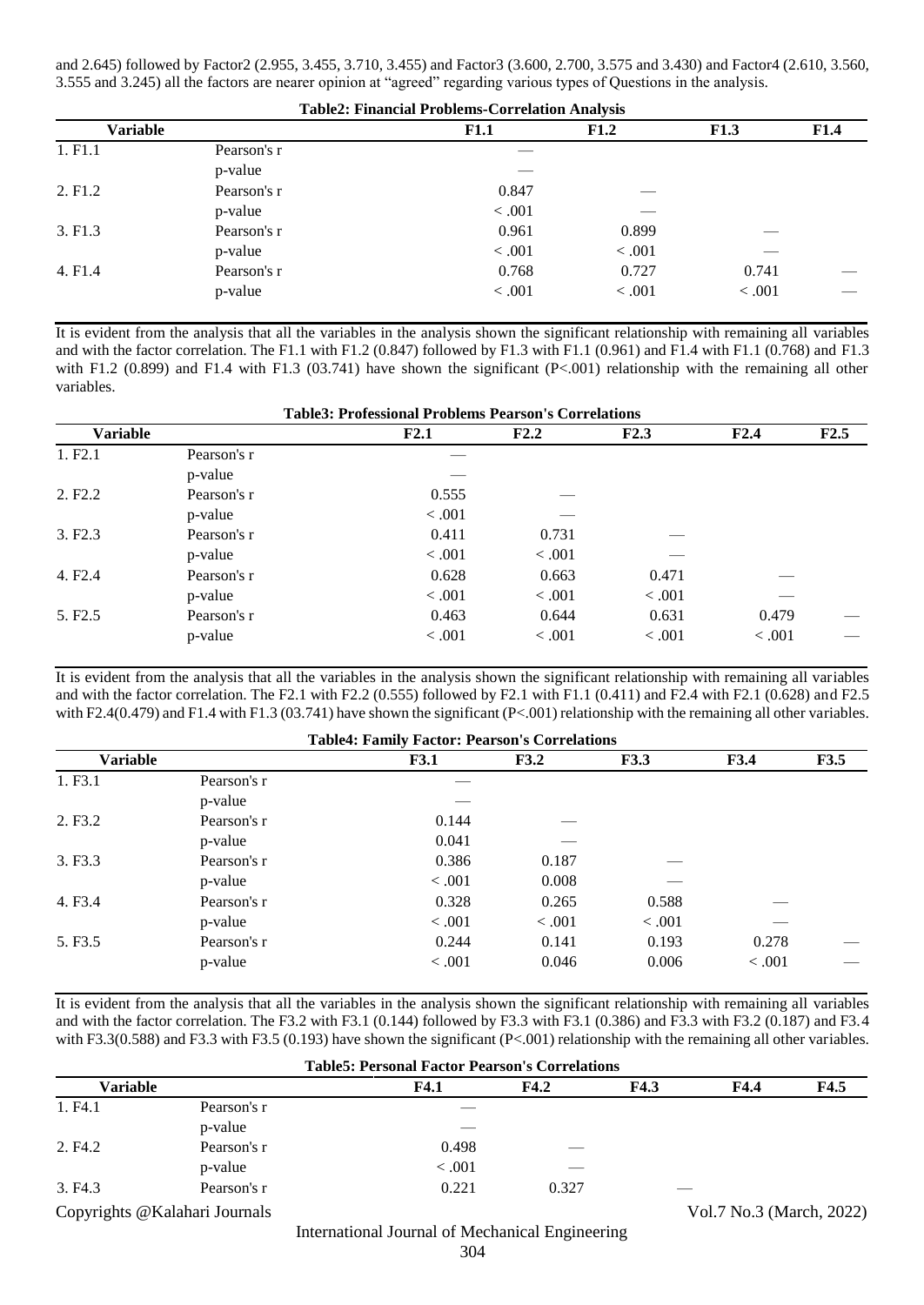| <b>Table5: Personal Factor Pearson's Correlations</b> |             |         |         |             |       |      |  |
|-------------------------------------------------------|-------------|---------|---------|-------------|-------|------|--|
| Variable                                              |             | F4.1    | F4.2    | <b>F4.3</b> | F4.4  | F4.5 |  |
|                                                       | p-value     | 0.002   | < 0.001 |             |       |      |  |
| 4. F4.4                                               | Pearson's r | 0.047   | 0.015   | $-0.061$    | ---   |      |  |
|                                                       | p-value     | 0.512   | 0.832   | 0.387       | __    |      |  |
| 5. F <sub>4.5</sub>                                   | Pearson's r | 0.382   | 0.324   | 0.252       | 0.019 |      |  |
|                                                       | p-value     | < 0.001 | < 0.001 | < 0.001     | 0.789 |      |  |

It is evident from the analysis that all the variables in the analysis shown the significant relationship with remaining all variables and with the factor correlation. The F4.2 with F4.1 (0.498) followed by F4.3 with F4.1 (0.221) and F4.3 with F4.2 (0.832) and F4.4 with F4.5 (0.789) and F3.3 with F3.5 (0.193) have shown the significant (P<.001) relationship with the remaining all other variables.

| <b>Table6: Factor loadings</b> |           |               |                 |                      |         |              |          |              |                               |
|--------------------------------|-----------|---------------|-----------------|----------------------|---------|--------------|----------|--------------|-------------------------------|
| 95% Confidence Interval        |           |               |                 |                      |         |              |          |              |                               |
| Factor                         | Indicator | <b>Symbol</b> | <b>Estimate</b> | Std.<br><b>Error</b> | z-value | $\mathbf{p}$ | Lower    | <b>Upper</b> | Std. Est.<br>$\textbf{(all)}$ |
| Finance                        | F1.1      | $\lambda$ 11  | 1.170           | 0.063                | 18.619  | $<.001$      | 1.047    | 1.293        | 0.965                         |
|                                | F1.2      | $\lambda$ 12  | 1.140           | 0.069                | 16.484  | < 0.001      | 1.004    | 1.275        | 0.901                         |
|                                | F1.4      | $\lambda$ 13  | 0.870           | 0.069                | 12.527  | < 0.001      | 0.734    | 1.006        | 0.752                         |
|                                | F1.3      | $\lambda$ 14  | 1.195           | 0.060                | 19.760  | < 0.001      | 1.076    | 1.313        | 0.996                         |
| Profession                     | F3.1      | $\lambda$ 21  | 0.581           | 0.090                | 6.471   | < .001       | 0.405    | 0.757        | 0.482                         |
|                                | F3.2      | $\lambda$ 22  | 0.464           | 0.093                | 5.018   | < .001       | 0.283    | 0.646        | 0.383                         |
|                                | F3.3      | $\lambda$ 23  | 0.947           | 0.083                | 11.390  | < .001       | 0.784    | 1.110        | 0.783                         |
|                                | F3.4      | $\lambda$ 24  | 0.799           | 0.079                | 10.066  | < 0.001      | 0.643    | 0.954        | 0.704                         |
|                                | F3.5      | $\lambda$ 25  | 0.351           | 0.086                | 4.105   | < 0.001      | 0.183    | 0.519        | 0.317                         |
| Family                         | F2.1      | $\lambda$ 31  | 0.779           | 0.078                | 9.990   | $<.001$      | 0.626    | 0.932        | 0.653                         |
|                                | F2.2      | $\lambda$ 32  | 1.102           | 0.069                | 16.003  | < 0.001      | 0.967    | 1.237        | 0.906                         |
|                                | F2.3      | $\lambda$ 33  | 0.876           | 0.071                | 12.295  | < 0.001      | 0.737    | 1.016        | 0.762                         |
|                                | F2.4      | $\lambda$ 34  | 0.865           | 0.075                | 11.602  | $<.001$      | 0.719    | 1.011        | 0.731                         |
|                                | F2.5      | $\lambda$ 35  | 0.826           | 0.072                | 11.500  | $<.001$      | 0.686    | 0.967        | 0.726                         |
| Personal                       | F4.1      | $\lambda$ 41  | 0.660           | 0.090                | 7.313   | < 0.001      | 0.483    | 0.837        | 0.538                         |
|                                | F4.2      | $\lambda$ 42  | 0.700           | 0.083                | 8.415   | < 0.001      | 0.537    | 0.863        | 0.607                         |
|                                | F4.3      | $\lambda$ 43  | 0.449           | 0.076                | 5.881   | < 0.001      | 0.299    | 0.599        | 0.443                         |
|                                | F4.4      | $\lambda$ 44  | 0.085           | 0.078                | 1.099   | 0.272        | $-0.067$ | 0.237        | 0.087                         |
|                                | F4.5      | $\lambda$ 45  | 0.836           | 0.087                | 9.585   | < 0.001      | 0.665    | 1.007        | 0.679                         |

From the above table it is evident that all the variables under various factors have shown the significant relationship. The finance factor, Professional factor, Family factor and Personal factor have shown the significant relationship with the factors. Therefore it is evident that all the factors have explained nearly 60% of the variance in the data. Therefore, it is evident that there were four factors were extracted from the data which shows the significant relationship with the data. The scree plot also good measurement for identification of factors in the analysis.

#### **Figure1: Scree plot**



From the above table it is evident regarding extracting various factors from the all variables which are used in the analysis. The scree plot explains about the all the variables divided in to to four factors in the analysis. They are financial problems, professional problems, family problems, personal problems and other sorts of health problems in the analysis. Therefore, it is evident that there are some factors which contribute significant stress among the working nursing professionals.

Copyrights @Kalahari Journals Vol.7 No.3 (March, 2022)

International Journal of Mechanical Engineering 305